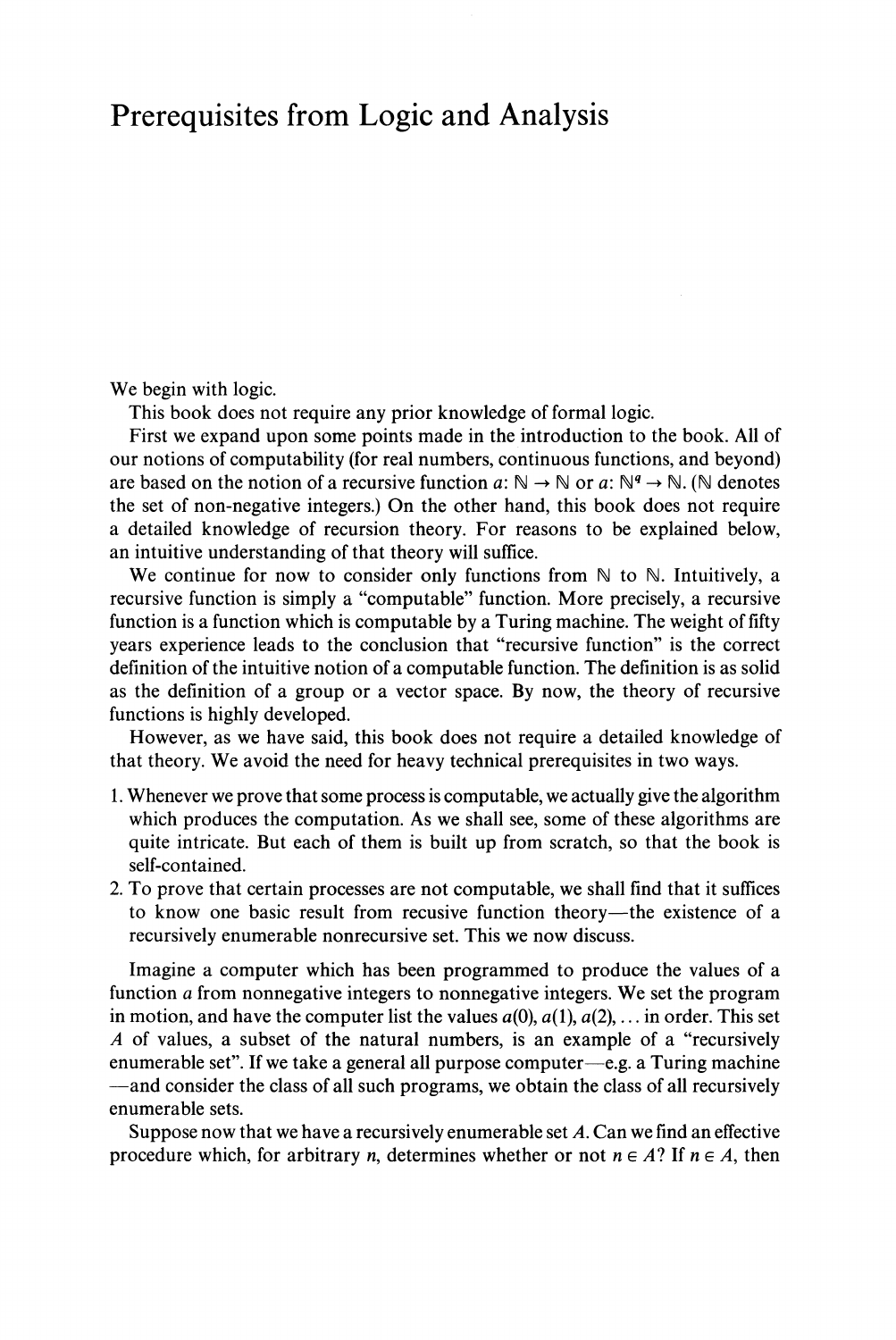clearly we have a procedure which tells us so. Namely, we simply list the values  $a(0)$ ,  $a(1), a(2), \ldots$ , and if  $n \in A$ , then the value *n* will eventually appear. The difficulty comes if  $n \notin A$ . For then it seems possible that we might have no method of ascertaining this fact. We can, of course, list the set *A* to an arbitrarily large finite number of its elements, and we can observe that the value *n* has not occurred *yet.* However, we might have no way of determining whether *n* will show up at some later stage.

It turns out that, in general, there is no effective procedure which lists the elements  $n \notin A$ . Thus, there is no effective procedure which answers, for every *n*, the question: is *n e AΊ*

On the other hand, for some sets *A,* the question of membership in *A* can be effectively answered. This is true for most of the sets of natural numbers commonly encountered in number theory, e.g. the set of primes. Such sets are called "recursive". By contrast, those sets A for which we can ascertain when  $n \in A$  but not when  $n \notin A$ , are called "recursively enumerable nonrecursive". It is a fundamental result of logic that such sets exist (Proposition A below).

We now spell out these definitions and results in a formal manner. These are the only recursion-theoretic facts which are used in this book.

A set  $A \subseteq \mathbb{N}$  is called *recursively enumerable* if  $A = \phi$  or A is the range of a recursive function *a.* When *A* is infinite, the function *a* can be chosen to be one-to-one.

A set  $A \subseteq \mathbb{N}$  is called *recursive* if both A and its complement  $\mathbb{N} - A$  are recursively enumerable.

A cornerstone of recursion theory is the following result. For a proof see e.g. Kleene [1952], Rogers [1967], Davis [1958], Cutland [1980], Soare [1987].

**Proposition A.** There exists a set  $A \subseteq \mathbb{N}$  which is recursively enumerable but not *recursive.*

Occasionally we will have to use a slightly stronger result—the existence of a recursively inseparable pair of sets.

**Proposition B.** *There exists a recursively inseparable pair of sets, i.e. a pair of subsets*  $A, B$  of  $\mathbb{N}$  such that:

a) *A and B are recursively enumerable.*

b)  $A \cap B = \phi$ .

c) There is no recursive set C with  $A \subseteq C$  and  $B \subseteq N - C$ .

We need one further result from logic—the existence of a recursive pairing function *J* from  $\mathbb{N} \times \mathbb{N} \to \mathbb{N}$ , together with recursive inverse functions  $K: \mathbb{N} \to \mathbb{N}$ and  $L: \mathbb{N} \to \mathbb{N}$  such that:

$$
J[K(n), L(n)] = n.
$$

In fact, a standard form for *J* is:

$$
J(x, y) = \frac{(x + y)(x + y + 1)}{2} + x
$$